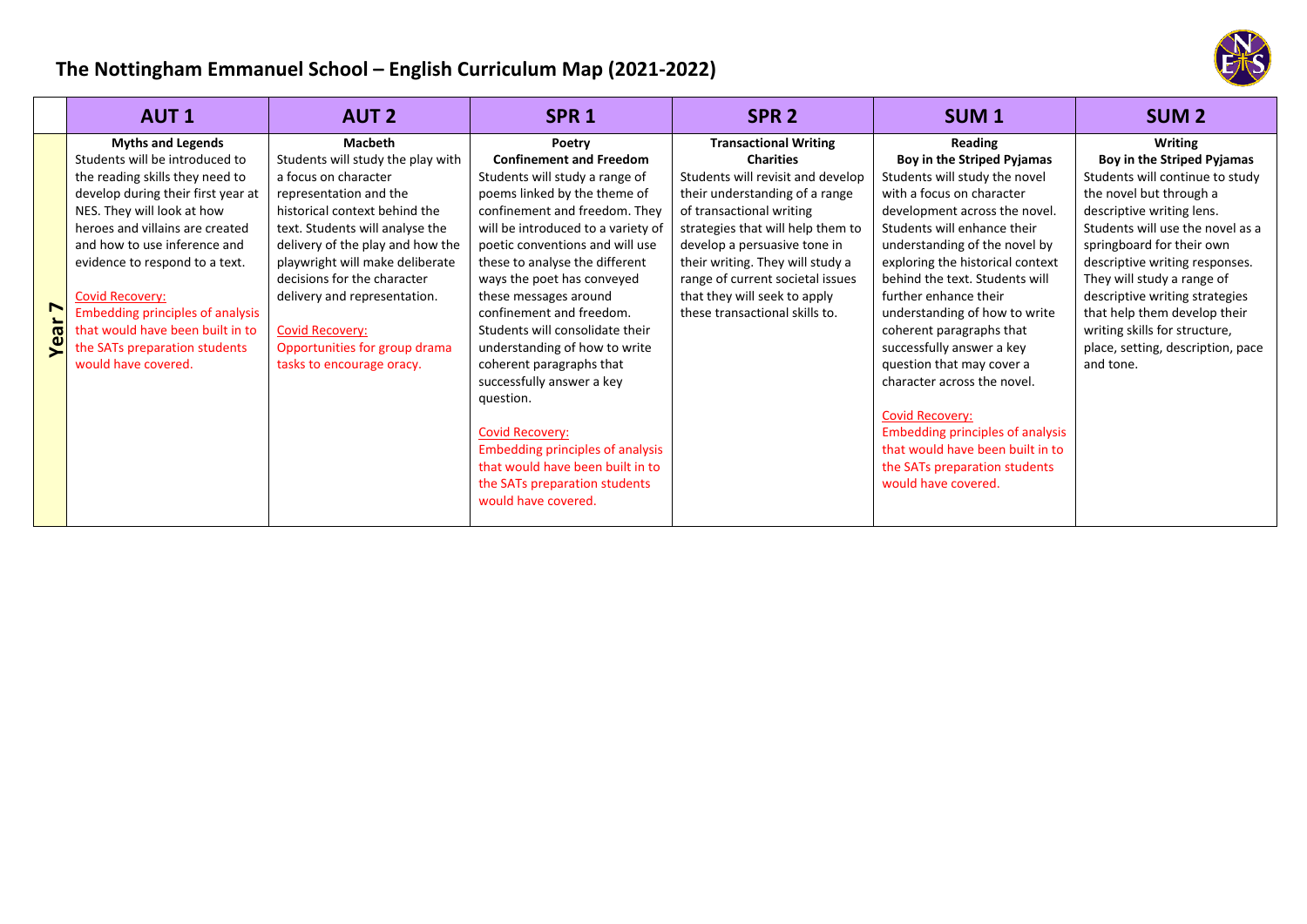|            | <b>Transactional Writing</b>      | Poetry                                  | Play                                    | <b>Descriptive Writing</b>       | Reading                          | <b>Writing</b>                          |
|------------|-----------------------------------|-----------------------------------------|-----------------------------------------|----------------------------------|----------------------------------|-----------------------------------------|
|            | <b>Societal Issues</b>            | <b>Rebellion</b>                        | Frankenstein                            | <b>Gothic Writing</b>            | Pet                              | Pet                                     |
|            | Students will enhance their       | Students will study a range of          | Students will study the play with       | Students will study the gothic   | Students will study the novel    | Students will continue to study         |
|            | understanding of a range of       | contemporary poems linked by            | a focus on characters,                  | genre in detail and will use     | with a focus on character        | the novel but through a                 |
|            | transactional writing strategies  | the theme of rebellion. They will       | atmosphere and the historical           | various pieces of gothic         | development across the novel.    | descriptive writing lens.               |
|            | that will help them to develop a  | revisit a variety of poetic             | context behind the text. They           | literature as an inspirational   | Students will enhance their      | Students will use the novel as a        |
|            | persuasive tone in their writing. | conventions and will use these          | will focus on how to analyse            | springboard for their own        | understanding of the novel by    | springboard for their own               |
|            | Students will develop an          | to analyse how the poets have           | character and language through          | creative writing. They will      | considering the deeper themes    | descriptive writing responses.          |
|            | understanding of how they can     | used these conventions to               | the development of analysis             | analyse various gothic           | and issues it explores. Students | They will study a range of              |
|            | subtly persuade their audience    | deliver their different messages        | skills. They will also develop a        | conventions and the effects of   | will further enhance their       | descriptive writing strategies          |
| $\infty$   | by developing effective counter   | on relationships. Students will         | confidence in writing coherent          | these which will then be used to | understanding of how to write    | that help them develop their            |
| <b>Tea</b> | arguments. They will study a      | develop an understanding of             | paragraphs that successfully            | tailor their own ideas around    | coherent paragraphs that         | writing skills for structure,           |
|            | range of sophisticated societal   | how to write a coherent                 | answer a key question.                  | pace, setting, atmosphere and    | successfully answer a key        | place, setting, description, pace       |
|            | issues that they will seek to     | comparative response that               |                                         | character when creating their    | question that may cover a        | and tone.                               |
|            | apply these transactional skills  | successfully addresses both             | <b>Covid Recovery:</b>                  | own gothic responses.            | character across the novel.      |                                         |
|            | to.                               | poems in line with a key                | <b>Embedding principles of analysis</b> |                                  |                                  | <b>Covid Recovery:</b>                  |
|            |                                   | question.                               | that would have been built in to        |                                  |                                  | <b>Embedding principles of analysis</b> |
|            | <b>Covid Recovery:</b>            |                                         | the SATs preparation students           |                                  |                                  | that would have been built in to        |
|            | Opportunities for group           | <b>Covid Recovery:</b>                  | would have covered.                     |                                  |                                  | the SATs preparation students           |
|            | discussion covering an array of   | <b>Embedding principles of analysis</b> |                                         |                                  |                                  | would have covered.                     |
|            | topics that impact society.       | that would have been built in to        |                                         |                                  |                                  |                                         |
|            |                                   | the SATs preparation students           |                                         |                                  |                                  |                                         |
|            |                                   | would have covered.                     |                                         |                                  |                                  |                                         |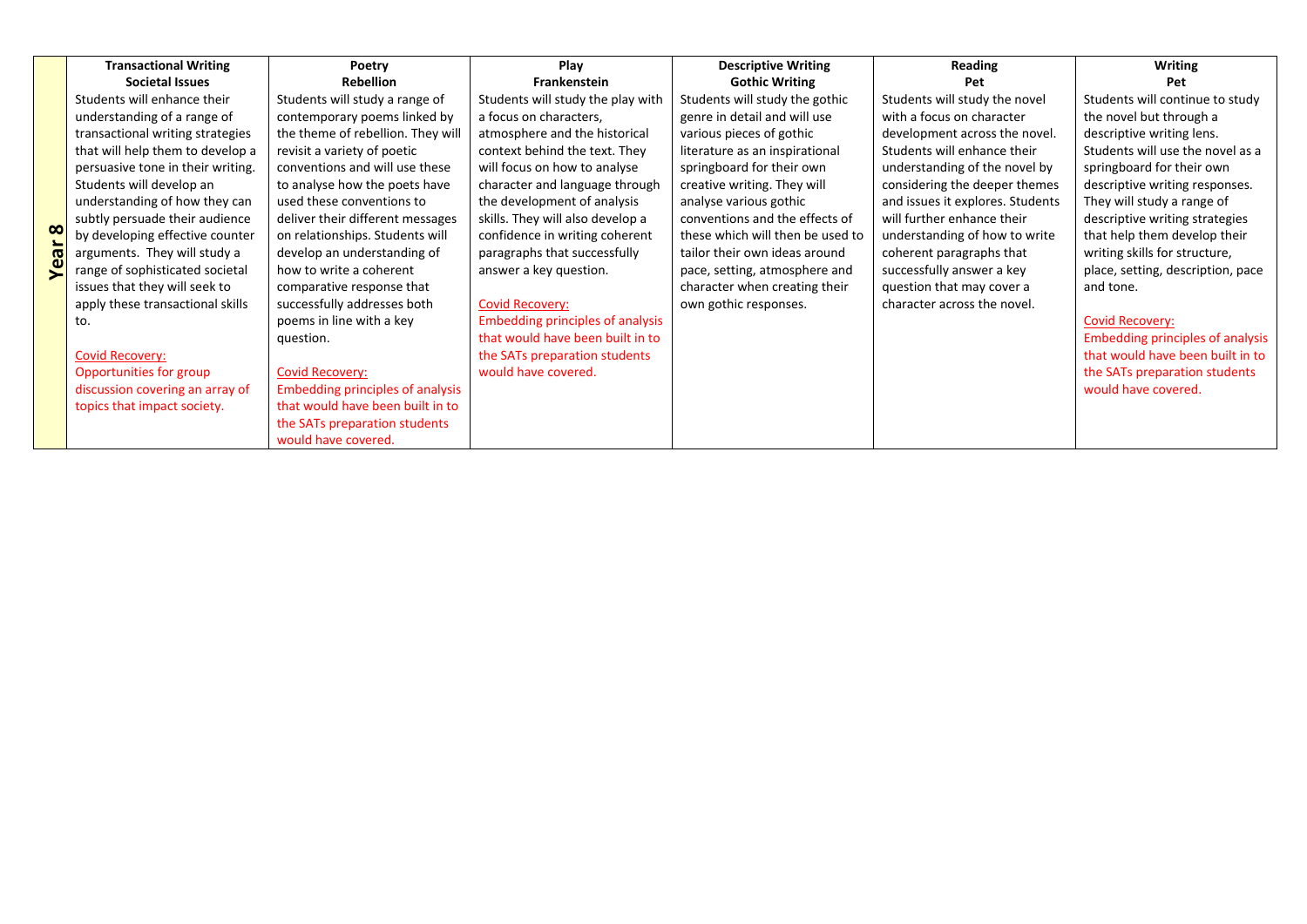| <b>English Literature</b>                                                                                                                                                                                                                                                                                                                                                                                                                                                                                                                                                                                                                                                                                                  | <b>English Literature</b>                                                                                                                                                                                                                                                                                                                                                                                                                                                                                                                                                                                                                                                                                 | English Language Paper 1 Q5                                                                                                                                                                                                                                                                                                                                                                                                                                                                                                 | <b>English Language Paper 2 Q5</b>                                                                                                                                                                                                                                                                                                                                                                             | <b>English Literature</b>                                                                                                                                                                                                                                                                                                                                                                                                                                                                                                                                                                                                                    | <b>English Literature</b>                                                                                                                                                                                                                                                                                                                                                                     |
|----------------------------------------------------------------------------------------------------------------------------------------------------------------------------------------------------------------------------------------------------------------------------------------------------------------------------------------------------------------------------------------------------------------------------------------------------------------------------------------------------------------------------------------------------------------------------------------------------------------------------------------------------------------------------------------------------------------------------|-----------------------------------------------------------------------------------------------------------------------------------------------------------------------------------------------------------------------------------------------------------------------------------------------------------------------------------------------------------------------------------------------------------------------------------------------------------------------------------------------------------------------------------------------------------------------------------------------------------------------------------------------------------------------------------------------------------|-----------------------------------------------------------------------------------------------------------------------------------------------------------------------------------------------------------------------------------------------------------------------------------------------------------------------------------------------------------------------------------------------------------------------------------------------------------------------------------------------------------------------------|----------------------------------------------------------------------------------------------------------------------------------------------------------------------------------------------------------------------------------------------------------------------------------------------------------------------------------------------------------------------------------------------------------------|----------------------------------------------------------------------------------------------------------------------------------------------------------------------------------------------------------------------------------------------------------------------------------------------------------------------------------------------------------------------------------------------------------------------------------------------------------------------------------------------------------------------------------------------------------------------------------------------------------------------------------------------|-----------------------------------------------------------------------------------------------------------------------------------------------------------------------------------------------------------------------------------------------------------------------------------------------------------------------------------------------------------------------------------------------|
| Of Mice and Men                                                                                                                                                                                                                                                                                                                                                                                                                                                                                                                                                                                                                                                                                                            | <b>Much Ado About Nothing</b>                                                                                                                                                                                                                                                                                                                                                                                                                                                                                                                                                                                                                                                                             | <b>Descriptive Writing</b>                                                                                                                                                                                                                                                                                                                                                                                                                                                                                                  | <b>Viewpoint Writing</b>                                                                                                                                                                                                                                                                                                                                                                                       | Anthology                                                                                                                                                                                                                                                                                                                                                                                                                                                                                                                                                                                                                                    | An Inspector Calls                                                                                                                                                                                                                                                                                                                                                                            |
| Students will study the novel<br>with a focus on characters and<br>the social and historical context<br>behind the text.<br>They will focus on how to<br>analyse character, language and<br>structure through the<br>development of analysis skills.<br>The topic will introduce extract<br>style questions and how to<br>ഹ<br>embed knowledge of the wider<br>ര<br>text within analysis of a given<br>۵ĭ<br>extract.<br>They will develop an<br>understanding of how to write<br>coherent and whole essays that<br>have a line of argument<br>throughout.<br><b>Covid Recovery:</b><br><b>Embedding principles of analysis</b><br>that would have been built in to<br>earlier KS3 modules students<br>would have covered. | Students will study the play with<br>a focus on characters and the<br>social and historical context<br>behind the text.<br>They will focus on how to<br>analyse character, language and<br>structure through the<br>development of analysis skills.<br>This unit will introduce extract<br>style questions and how to<br>embed knowledge of the wider<br>text within analysis of a given<br>extract.<br>They will develop an<br>understanding of how to write<br>coherent and whole essays that<br>have a line of argument<br>throughout.<br><b>Covid Recovery:</b><br><b>Embedding principles of analysis</b><br>that would have been built in to<br>earlier KS3 modules students<br>would have covered. | Students will consolidate their<br>descriptive writing skills that<br>they have developed across the<br>previous two years.<br>They will development their<br>writing skills for place, setting,<br>structure, description, pace and<br>tone. They will also be<br>introduced to a variety of<br>planning strategies that help<br>them develop a fuller response.<br>Students will augment this<br>understanding by applying this<br>to questions that take a<br>mirrored style to those of the<br>GCSE English Paper 1 Q5. | Students will consolidate their<br>transactional writing skills that<br>they have developed across the<br>previous two years.<br>Students will also be introduced<br>to a variety of planning<br>strategies that help them<br>develop a fuller response.<br>They will augment this<br>understanding by applying this<br>to questions that take a<br>mirrored style to those of the<br>GCSE English Paper 2 Q5. | Students will be introduced to<br>several poems from the AQA<br>Power and Conflict cluster that<br>they will be assessed on in their<br><b>GCSE Literature exam.</b><br>Students will seek to explore<br>the theme of power and conflict<br>and will build on their<br>understanding of how poets<br>deliberately use poetic<br>conventions to shape key<br>messages within their poems.<br>Students will revisit and develop<br>their understanding of how to<br>write a coherent comparative<br>response that successfully<br>addresses two poems.<br><b>Covid Recovery:</b><br>Opportunities for group drama<br>tasks to encourage oracy. | Students will study the play with<br>a focus on characters and the<br>social and historical context<br>behind the text.<br>They will focus on how to<br>analyse character, language and<br>structure through the<br>development of analysis skills.<br>They will also develop an<br>understanding of how to write<br>coherent and whole essays that<br>have a line of argument<br>throughout. |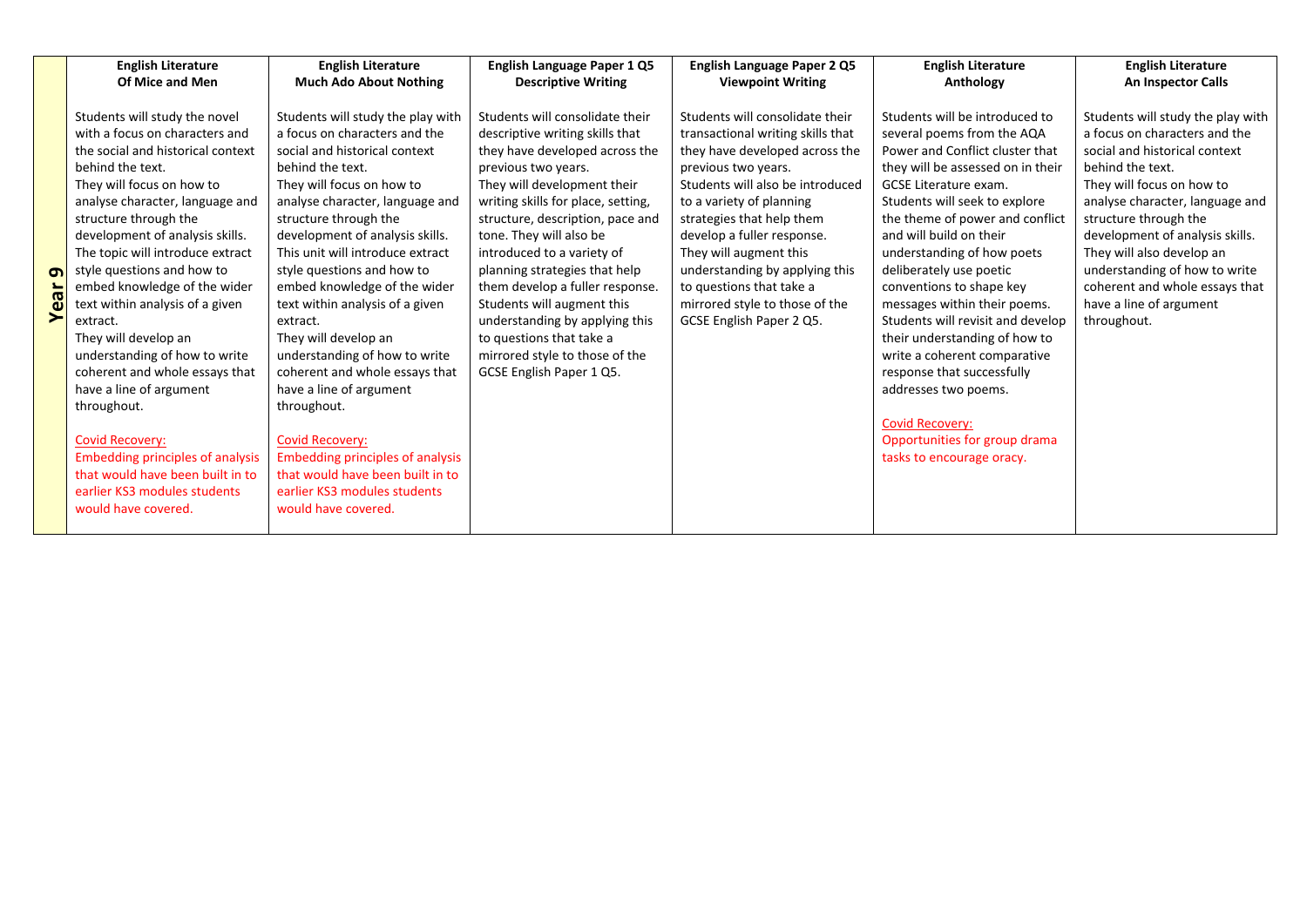|          | <b>English Language</b>            | <b>English Literature Paper 2</b> | <b>English Literature</b>         | <b>English Literature</b>            | <b>English Language</b>           | <b>End of Year Exams</b>           |
|----------|------------------------------------|-----------------------------------|-----------------------------------|--------------------------------------|-----------------------------------|------------------------------------|
|          | Paper 1                            | <b>An Inspector Calls</b>         | <b>A Christmas Carol</b>          | <b>Shakespeare (Romeo and Juliet</b> | Paper 2                           | Language Paper 2                   |
|          |                                    | Students will study the play with |                                   | or Macbeth)                          |                                   | And                                |
|          | The focus on this paper is fiction | a focus on characters and the     | Students will study the novel     | Students will study the play with    | The focus on this paper is non-   | <b>Literature Paper 1</b>          |
|          | and students are given an          | social and historical context     | with a focus on characters and    | a focus on characters and the        | fiction and students are given    |                                    |
|          | unseen extract to analyse. They    | behind the text.                  | the social and historical context | social and historical context        | an unseen extract to analyse.     | <b>Spoken Language Assessment</b>  |
|          | are then given a stimulus to       | They will also focus on how to    | behind the text.                  | behind the text.                     | They are then given a stimulus    | All students receive a Pass,       |
|          | create their own writing piece.    | analyse character, language and   | They will also focus on how to    | They will also focus on how to       | to create their own               | Merit or Distinction award for     |
|          | They will develop their reading    | structure through the             | analyse character, language and   | analyse character, language and      | transactional writing piece.      | their ability to structure a talk  |
|          | skills for basic comprehension,    | development of analysis skills.   | structure through the             | structure through the                | They will develop reading skills  | and communicate verbally. This     |
|          | analysis of language and           | They will develop an              | development of analysis skills.   | development of analysis skills.      | for basic comprehension,          | is in the form of a speech with    |
|          | structure and the key skill of     | understanding of how to write     | This topic will Introduce extract | This topic will introduce extract    | analysis of language and          | an opportunity for questions.      |
| 0        | evaluation.                        | coherent and whole essays that    | style questions and how to        | style questions and how to           | structure and the key skill of    | This will be on an important       |
|          | They will also develop writing     | have a line of argument           | embed knowledge of the wider      | embed knowledge of the wider         | comparison.                       | current affairs topic at the time. |
| ಕ        | skills for place, setting,         | throughout                        | text within analysis of a given   | text within analysis of a given      | They will also develop writing    |                                    |
| $\omega$ | structure, description, pace and   |                                   | extract.                          | extract.                             | skills for persuasion, structure, | <b>Covid Recovery:</b>             |
|          | tone.                              | <b>Covid Recovery:</b>            | They will develop an              | They will develop an                 | coherence, logic and tone.        | Opportunities for group            |
|          |                                    | Returns to Year 9 knowledge       | understanding of how to write     | understanding of how to write        |                                   | discussion work.                   |
|          | <b>Covid Recovery:</b>             | and understanding to ensure it    | coherent and whole essays that    | coherent and whole essays that       |                                   |                                    |
|          | Focus on writing skills which      | has been mastered. This will      | have a line of argument           | have a line of argument              |                                   |                                    |
|          | was covered more online in the     | now be a longer period of time    | throughout.                       | throughout.                          |                                   |                                    |
|          | previous academic year,            | to account for this recovery.     |                                   |                                      |                                   |                                    |
|          | therefore we have increased        |                                   | <b>Covid Recovery:</b>            | <b>Covid Recovery:</b>               |                                   |                                    |
|          | opportunities for marking for      | <b>Anthology Poetry</b>           | We have built in to the unit of   | We have built in to the unit of      |                                   |                                    |
|          | technical accuracy.                | <b>English Literature Paper 2</b> | work a revisit to some of the     | work a revisit to some of the        |                                   |                                    |
|          |                                    | Study of the 15 poems in the      | basic contextual knowledge that   | basic contextual knowledge that      |                                   |                                    |
|          |                                    | AQA Power and Conflict cluster.   | is covered in KS3 to account for  | is covered in KS3 to account for     |                                   |                                    |
|          |                                    |                                   | the lost learning time over the   | the lost learning time over the      |                                   |                                    |
|          |                                    |                                   | last two years.                   | last two years.                      |                                   |                                    |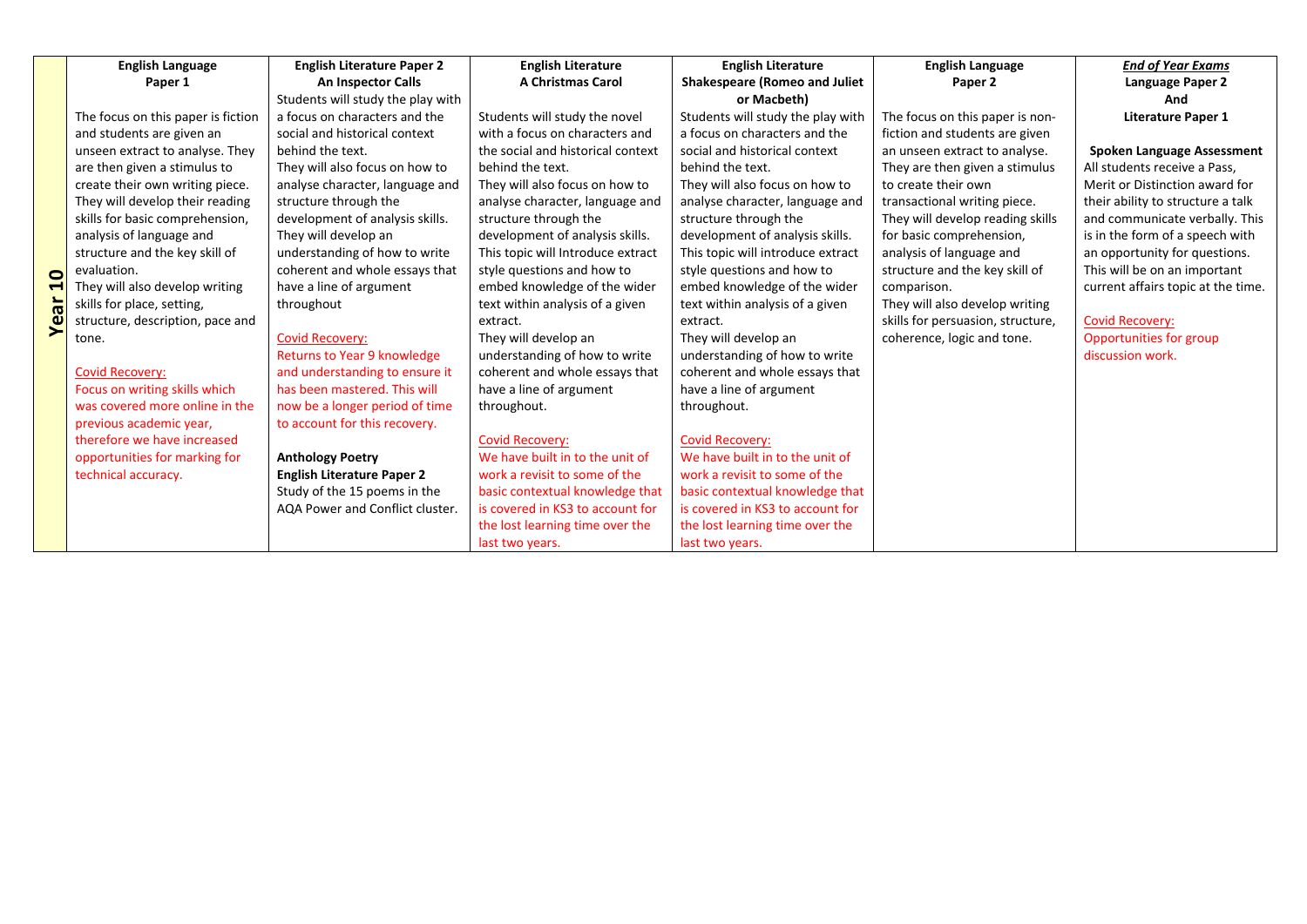|              | <b>Literature Paper 1</b>         | <b>Literature Paper 1</b>                               | <b>Literature Paper 1</b>                               | <b>Literature Paper 1</b>    | Language: both papers         | Course will be completed. |
|--------------|-----------------------------------|---------------------------------------------------------|---------------------------------------------------------|------------------------------|-------------------------------|---------------------------|
|              | 6 weeks A Christmas Carol         | 1 week Shakespeare                                      | 2 weeks An Inspector Calls                              | 1 week Unseen                | 1 week Paper 1                |                           |
|              |                                   |                                                         |                                                         |                              | 1 week Paper 2                |                           |
|              | Students will study the novel     | Students will study the play with                       | Students will study the play with                       | Language Paper 2             | 1 week Paper 1 and Paper 2    |                           |
|              | with a focus on characters and    | a focus on themes and exam                              | a focus on themes and exam                              | 2 weeks                      |                               |                           |
|              | the social and historical context | questions.                                              | questions.                                              |                              | Literature: both papers       |                           |
|              | behind the text.                  | They will develop an                                    | They will develop an                                    | Language Paper 1             | 2 weeks 3 lessons per section |                           |
|              | They will also focus on how to    | understanding of how to write                           | understanding of how to write                           | 1 week                       |                               |                           |
|              | analyse character, language and   | coherent and whole essays that                          | coherent and whole essays that                          |                              |                               |                           |
|              | structure through the             | have a line of argument                                 | have a line of argument                                 | <b>Literature Paper 1</b>    |                               |                           |
|              | development of analysis skills.   | throughout.                                             | throughout.                                             | 1 week 2 lessons per section |                               |                           |
|              | This topic will Introduce extract |                                                         |                                                         |                              |                               |                           |
|              | style questions and how to        | <b>Covid Recovery:</b>                                  | <b>Covid Recovery:</b>                                  |                              |                               |                           |
|              | embed knowledge of the wider      | Students will also be covering                          | Students will also be covering                          |                              |                               |                           |
|              | text within analysis of a given   | elements of the play that were                          | elements of the play that were                          |                              |                               |                           |
|              | extract.<br>They will develop an  | missed last year.                                       | missed last year.                                       |                              |                               |                           |
|              | understanding of how to write     | Language Paper 1                                        | Language Paper 2                                        |                              |                               |                           |
|              | coherent and whole essays that    | 3 weeks                                                 | 2 weeks                                                 |                              |                               |                           |
|              | have a line of argument           |                                                         |                                                         |                              |                               |                           |
|              | throughout.                       | The focus on this paper is fiction                      | The focus on this paper is non-                         |                              |                               |                           |
| $\mathbf{1}$ |                                   | and students are given an                               | fiction and students are given                          |                              |                               |                           |
|              | <b>Covid Recovery:</b>            | unseen extract to analyse. They                         | an unseen extract to analyse.                           |                              |                               |                           |
| ear          | This text would usually have      | are then given a stimulus to                            | They are then given a stimulus                          |                              |                               |                           |
| ⋝            | been covered in Y10 but it has    | create their own writing piece.                         | to create their own                                     |                              |                               |                           |
|              | now been built into the Y11       | They will develop their reading                         | transactional writing piece.                            |                              |                               |                           |
|              | curriculum.                       | skills for basic comprehension,                         | They will develop reading skills                        |                              |                               |                           |
|              |                                   | analysis of language and                                | for basic comprehension,                                |                              |                               |                           |
|              | <b>Literature Paper 1</b>         | structure and the key skill of                          | analysis of language and                                |                              |                               |                           |
|              | 1 week Shakespeare                | evaluation.                                             | structure and the key skill of                          |                              |                               |                           |
|              |                                   | They will also develop writing                          | comparison.                                             |                              |                               |                           |
|              |                                   | skills for place, setting,                              | They will also develop writing                          |                              |                               |                           |
|              |                                   | structure, description, pace and                        | skills for persuasion, structure,                       |                              |                               |                           |
|              |                                   | tone.                                                   | coherence, logic and tone.                              |                              |                               |                           |
|              |                                   |                                                         |                                                         |                              |                               |                           |
|              |                                   | <b>Covid Recovery:</b><br>Focus on writing skills which | <b>Covid Recovery:</b><br>Focus on writing skills which |                              |                               |                           |
|              |                                   | was covered more online in the                          | was covered more online in the                          |                              |                               |                           |
|              |                                   | previous academic year,                                 | previous academic year,                                 |                              |                               |                           |
|              |                                   | therefore we have increased                             | therefore we have increased                             |                              |                               |                           |
|              |                                   | opportunities for marking for                           | opportunities for marking for                           |                              |                               |                           |
|              |                                   | technical accuracy.                                     | technical accuracy.                                     |                              |                               |                           |
|              |                                   |                                                         |                                                         |                              |                               |                           |
|              |                                   | <b>Literature Paper 2</b>                               | Language Paper 1                                        |                              |                               |                           |
|              |                                   | 2 weeks unseen Poetry                                   | 2 weeks                                                 |                              |                               |                           |
|              |                                   |                                                         |                                                         |                              |                               |                           |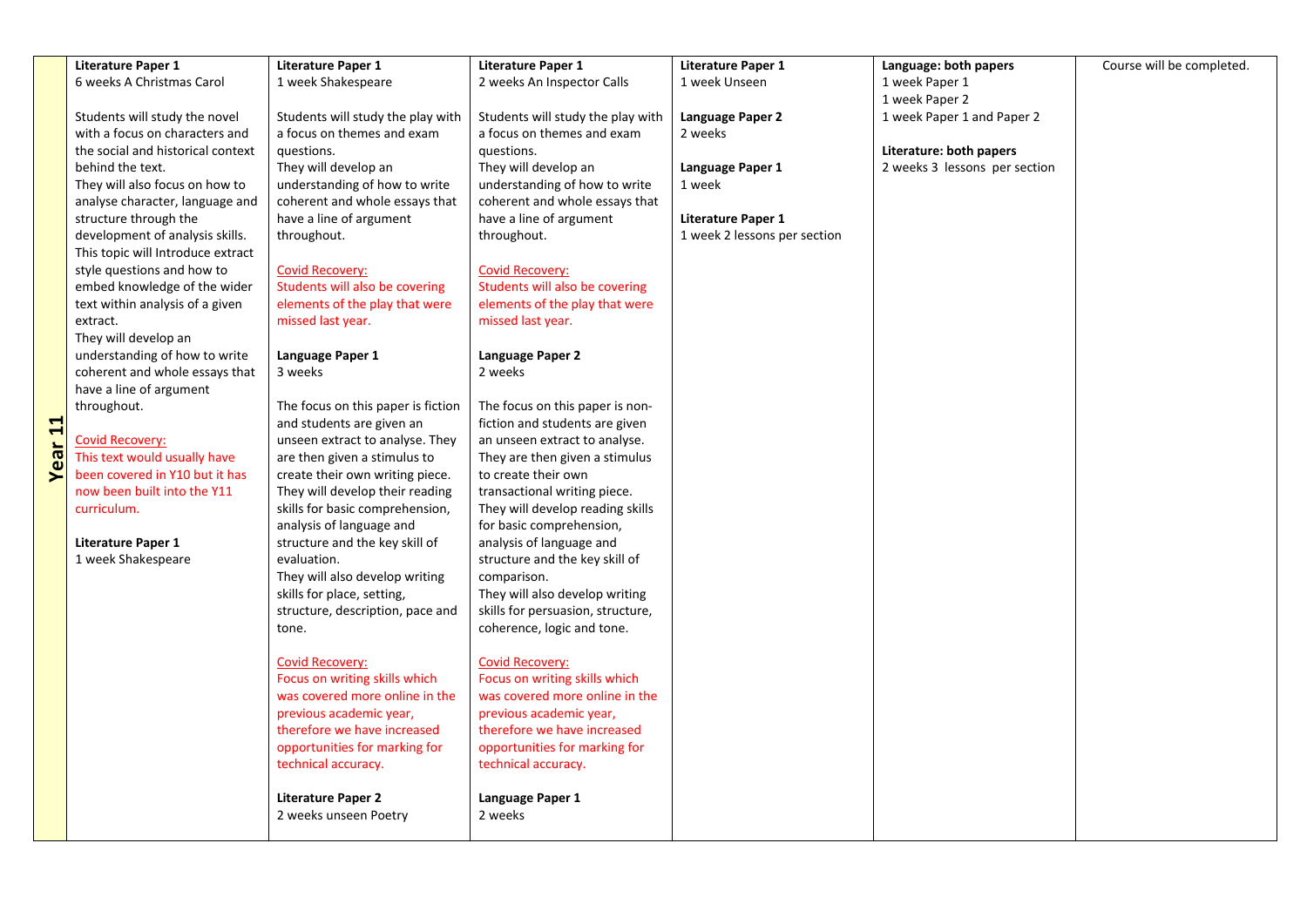|                                                                  | <b>AUT1</b>                                                                                                                                                                                                                                                                                    | <b>AUT 2</b>                                                                                                                                                                                                                                                                                                                                                            | SPR <sub>1</sub>                                                                                                                                                                                                                                                                                                                              | SPR <sub>2</sub>                                                                                                                                                                                                                                                                                                                                                     | SUM <sub>1</sub>                                                                                                                                                                                                                                                                                                                                          | <b>SUM2</b>                                                                                           |
|------------------------------------------------------------------|------------------------------------------------------------------------------------------------------------------------------------------------------------------------------------------------------------------------------------------------------------------------------------------------|-------------------------------------------------------------------------------------------------------------------------------------------------------------------------------------------------------------------------------------------------------------------------------------------------------------------------------------------------------------------------|-----------------------------------------------------------------------------------------------------------------------------------------------------------------------------------------------------------------------------------------------------------------------------------------------------------------------------------------------|----------------------------------------------------------------------------------------------------------------------------------------------------------------------------------------------------------------------------------------------------------------------------------------------------------------------------------------------------------------------|-----------------------------------------------------------------------------------------------------------------------------------------------------------------------------------------------------------------------------------------------------------------------------------------------------------------------------------------------------------|-------------------------------------------------------------------------------------------------------|
| Year 12 English Language                                         | Teacher 1: Unseen analysis of<br>texts for their meanings and<br>representations.<br>Teacher 2: Child Language<br>Acquisition<br>The different models and<br>approaches: nativist,<br>behaviourist, social<br>interactionist, cognitive.<br>The terminology needed to<br>apply to transcripts. | Teacher 1: Language and<br>Region:<br>How accent and dialect are<br>different around the country<br>and attitudes towards these<br>ways of speaking<br><b>Teacher 2: Child Language</b><br>Acquisition<br>The different models and<br>approaches: nativist,<br>behaviourist, social<br>interactionist, cognitive.<br>The terminology needed to<br>apply to transcripts. | Teacher 1: Language and Social<br>groups (including teenspeak):<br>How social groups use language<br>to create a group identity and as<br>an exclusionary strategy.<br>Teacher 2:<br>Language and Gender and<br>Occupation:<br>How gender, occupation and<br>power can influence language<br>use and the wider social<br>implications of this | Teacher 1: Revision of Region<br>and Sociolects with a focus on<br>making connections across units<br>and exploring how a variety of<br>factors create a person's<br>idiolect.<br>Teacher 2:<br>Revision of Gender and<br>Occupation with a focus on how<br>the different areas work<br>together under the heading of<br>Social Groups, Individuals and<br>Identity. | Revision of both Paper One<br>(unseen) and Paper Two for<br>examinations in early May.                                                                                                                                                                                                                                                                    | Teacher 1: NEA- Language<br>investigation.<br>Teacher 2: NEA - Original<br>writing and commentary.    |
|                                                                  | <b>AUT1</b>                                                                                                                                                                                                                                                                                    | <b>AUT 2</b>                                                                                                                                                                                                                                                                                                                                                            | SPR <sub>1</sub>                                                                                                                                                                                                                                                                                                                              | SPR <sub>2</sub>                                                                                                                                                                                                                                                                                                                                                     | SUM <sub>1</sub>                                                                                                                                                                                                                                                                                                                                          | <b>SUM 2</b>                                                                                          |
| Year 12 English Literature                                       | Teacher 1: Othello<br>Introduction to tragedy, texts,<br>context and exam structure.<br>Teacher 2: 2 weeks Section $A -$<br>unseen crime extracts<br>5 weeks Brighton Rock<br>Introduction to crime, texts,<br>context and exam structure.                                                     | Teacher 1: Othello<br>Introduction to tragedy, texts,<br>context and exam structure.<br>Students will be focusing more<br>on essay writing at this stage.<br>Teacher 2: Brighton Rock<br>Introduction to crime, texts,<br>context and exam structure.                                                                                                                   | Teacher 1: Othello<br>Introduction to tragedy, texts,<br>context and exam structure.<br>Students will be focusing more<br>on essay writing at this stage -<br>specifically Section B.<br>Teacher 2: Brighton Rock<br>Introduction to crime, texts,<br>context and exam structure.                                                             | Teacher 1: Death of a Salesman<br>Introduction to tragedy, texts,<br>context and exam structure.<br>Teacher 2: When Will There Be<br>Good News?<br>Introduction to crime, texts,<br>context and exam structure.                                                                                                                                                      | Teacher 1: Death of a Salesman<br>Introduction to tragedy, texts,<br>context and exam structure.<br>Students will be focusing more<br>on essay writing at this stage.<br>Teacher 2: When Will There Be<br>Good News?<br>Introduction to crime, texts,<br>context and exam structure.<br>Students will be focusing more<br>on essay writing at this stage. | Teacher 1: NEA - Marxist theory<br>and criticism<br>Teacher 2: NEA - Feminist<br>theory and criticism |
|                                                                  | <b>AUT1</b>                                                                                                                                                                                                                                                                                    | <b>AUT 2</b>                                                                                                                                                                                                                                                                                                                                                            | SPR <sub>1</sub>                                                                                                                                                                                                                                                                                                                              | SPR <sub>2</sub>                                                                                                                                                                                                                                                                                                                                                     | SUM <sub>1</sub>                                                                                                                                                                                                                                                                                                                                          | <b>SUM<sub>2</sub></b>                                                                                |
| English<br>$\boldsymbol{\omega}$<br>$\ddot{\phantom{1}}$<br>Year | Teacher 1: Language change:<br>Exploring how the English<br>language has evolved over time,<br>specifically looking at: the<br>hybrid nature of the English<br>language, due to the<br>tumultuous history of Britain,<br>and changes in lexis, semantics,<br>grammar and orthography. The      | Teacher 1: Language change:<br>Exploring how the English<br>language has been standardised<br>and how English has spread and<br>evolved to become a global<br>language. The focus here is on<br>writing discursive essays and<br>responding to Paper 2. Q3.                                                                                                             | Teacher 1: Revision of AS<br>content, making connections<br>with new content relating to<br>language change and world<br>'Englishes' with a focus on<br>tailoring responses for different<br>styles of questions: Q1/2- the<br>evaluative essay, Q3- Comparing<br>attitudes to language and Q4-                                               | Teacher 1: Revision of AS<br>content, making connections<br>with new content relating to<br>language change and world<br>'Englishes' with a focus on<br>tailoring responses for different<br>styles of questions: Q1/2- the<br>evaluative essay, Q3- Comparing<br>attitudes to language and Q4-                                                                      | Bespoke revision based on mock<br>examination outcomes.                                                                                                                                                                                                                                                                                                   | Course will be completed.                                                                             |